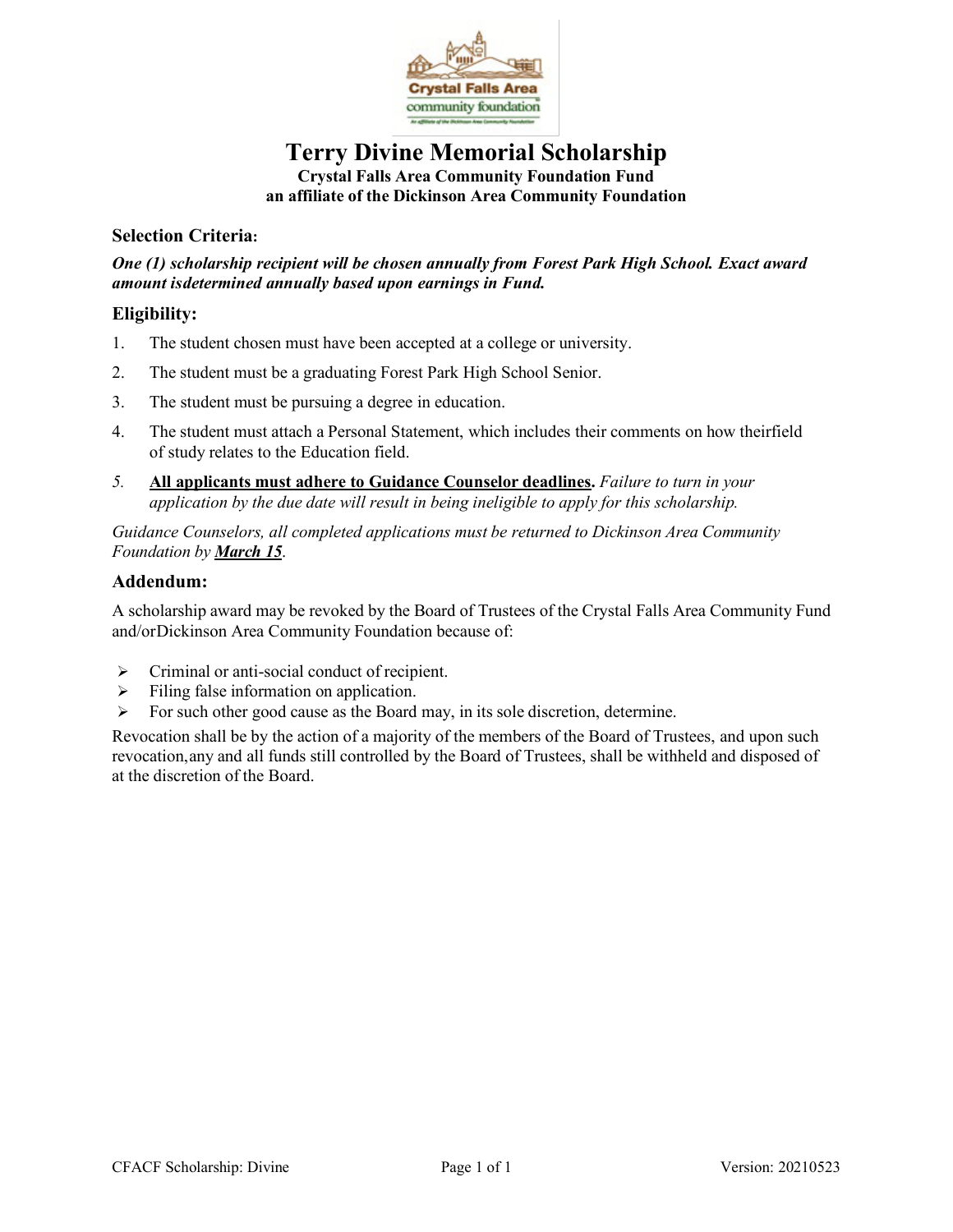

# *Terry Divine Scholarship*

**Crystal Falls Area Community Foundation Fund an affiliate of the Dickinson Area CommunityFoundation**

| <b>Date</b>                                                                                                                                                          |  |                              |  |
|----------------------------------------------------------------------------------------------------------------------------------------------------------------------|--|------------------------------|--|
| <b>Full Name</b>                                                                                                                                                     |  |                              |  |
| <b>Street Address</b>                                                                                                                                                |  |                              |  |
| <b>City ST ZIP Code</b>                                                                                                                                              |  |                              |  |
| <b>Home Phone</b>                                                                                                                                                    |  |                              |  |
| <b>E-Mail (Required)</b>                                                                                                                                             |  |                              |  |
| In what extra-curricular activities did you participate in? (Include both in-school activities and<br>volunteer activities outside of school)                        |  |                              |  |
|                                                                                                                                                                      |  |                              |  |
| Did you work during the school year?                                                                                                                                 |  | If yes, how many hours/week? |  |
| Name of College or University you plan to attend:                                                                                                                    |  |                              |  |
| Have you applied for admission?                                                                                                                                      |  |                              |  |
| Have you been accepted?                                                                                                                                              |  |                              |  |
| Intended field of study:                                                                                                                                             |  |                              |  |
| Have you applied for other scholarships?                                                                                                                             |  |                              |  |
| Have you been granted a scholarship? If so, name of scholarship & amount:                                                                                            |  |                              |  |
|                                                                                                                                                                      |  |                              |  |
| Please include the following with the application:                                                                                                                   |  |                              |  |
| A personal statement which includes your comments on how your field of study relates to the<br>1.<br>education field.<br>Copy of high school transcripts<br>2.       |  |                              |  |
| <b>Application Deadline</b>                                                                                                                                          |  |                              |  |
| All applicants must adhere to the Guidance Counselor deadlines. Guidance counselors must<br>forward applications to Dickinson Area Community Foundation by March 15. |  |                              |  |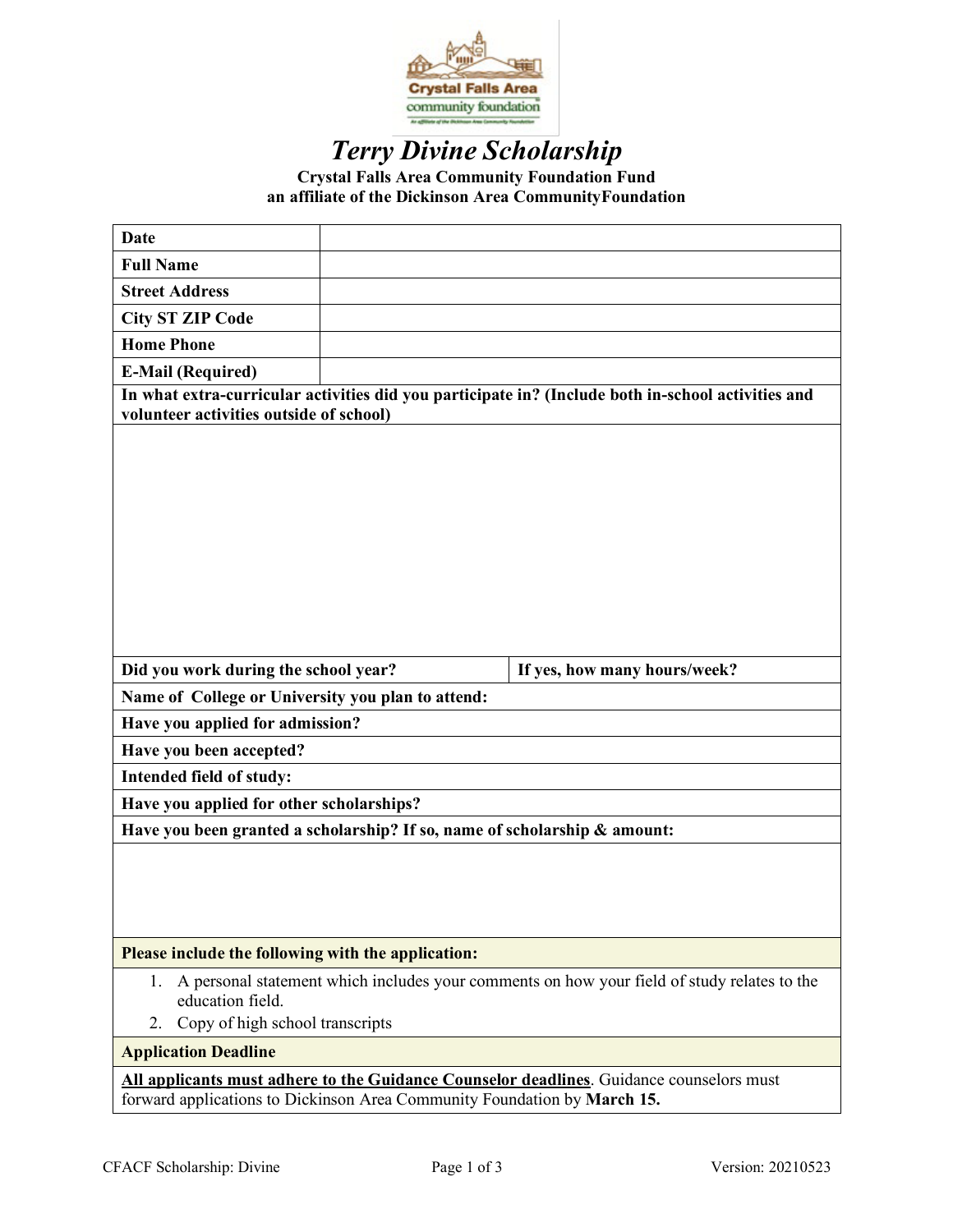

By submitting this application, I affirm that the facts set forth in it are true and complete. I understand any false statements, omissions, or other misrepresentations made by me on this application may result in rejection of this application.

| Name (printed)                                      |                                                                                                                                                                                                                    |
|-----------------------------------------------------|--------------------------------------------------------------------------------------------------------------------------------------------------------------------------------------------------------------------|
| Signature                                           |                                                                                                                                                                                                                    |
| Date                                                |                                                                                                                                                                                                                    |
| <b>Parent Application Form</b>                      |                                                                                                                                                                                                                    |
| Name of parent or guardian completing<br>this form: |                                                                                                                                                                                                                    |
| Home address:                                       |                                                                                                                                                                                                                    |
| Phone:                                              |                                                                                                                                                                                                                    |
| E-Mail Address:                                     |                                                                                                                                                                                                                    |
|                                                     | Do you have any dependents other than your own family or other extenuating circumstances that<br>should be considered? If yes, please explain:                                                                     |
|                                                     |                                                                                                                                                                                                                    |
|                                                     |                                                                                                                                                                                                                    |
|                                                     |                                                                                                                                                                                                                    |
|                                                     |                                                                                                                                                                                                                    |
|                                                     |                                                                                                                                                                                                                    |
| in consideration of the applicant:                  | Note here any statements you may wish to make which assist the scholarship selection committee                                                                                                                     |
|                                                     |                                                                                                                                                                                                                    |
|                                                     |                                                                                                                                                                                                                    |
|                                                     |                                                                                                                                                                                                                    |
|                                                     |                                                                                                                                                                                                                    |
|                                                     |                                                                                                                                                                                                                    |
|                                                     |                                                                                                                                                                                                                    |
| <b>Agreement &amp; Signature:</b>                   |                                                                                                                                                                                                                    |
|                                                     | I affirm that the statements above are true and complete. I understand any false statements, omissions,<br>or other misrepresentations made by me on this application may result in rejection of this application. |
| Signature of parent or guardian:                    |                                                                                                                                                                                                                    |

Date: